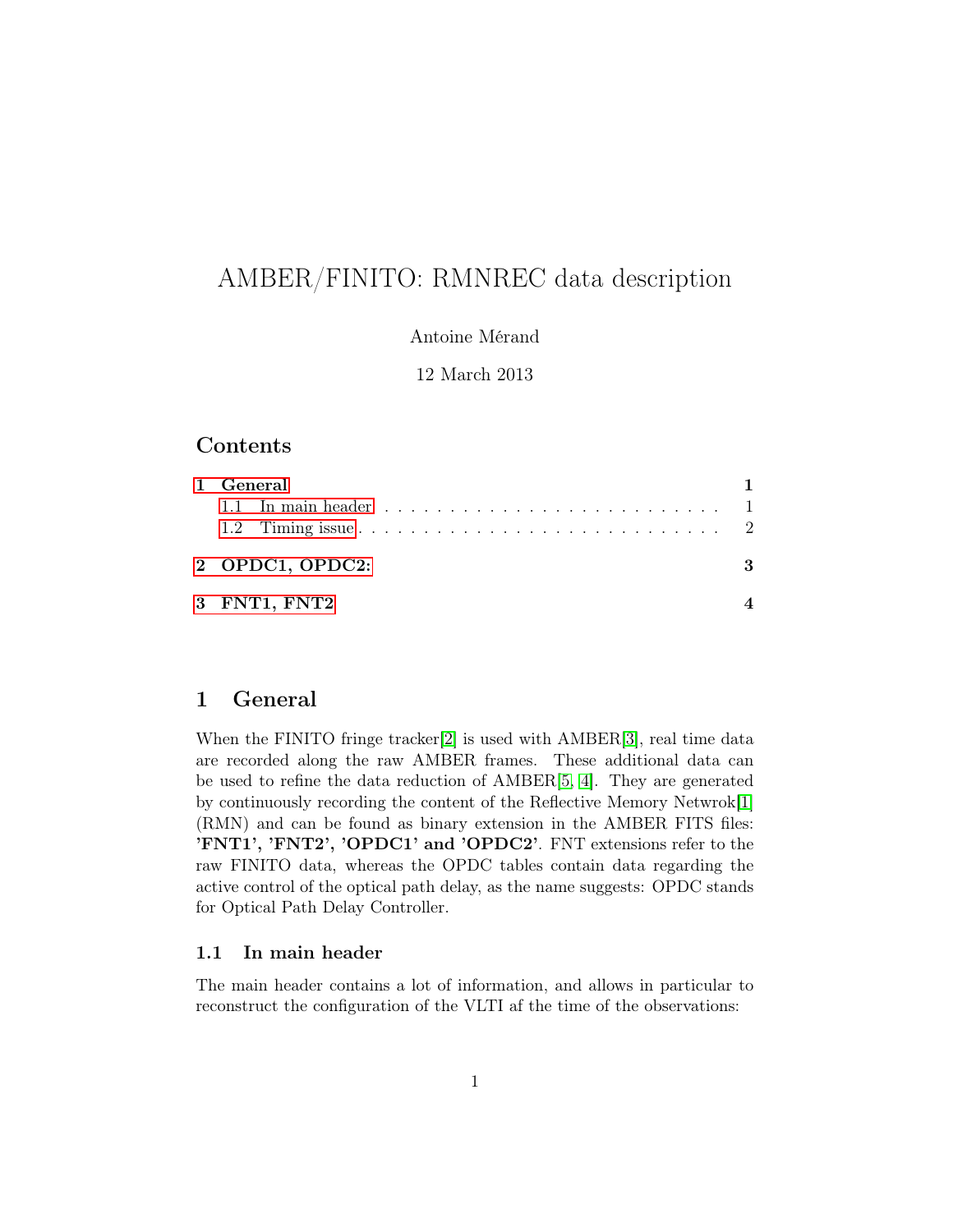- telescope's stations configuration is retrieved: HIERARCH ESO ISS CONF STATIONi, for i in  $[1,2,3]$
- AMBER configuration (its three beams) corresponds to VLTI input channels: HIERARCH ESO ISS CONF INPUTi for  $i$  in  $[1,2,3]$
- HIERARCH ESO DEL FT SENSOR is set to 'FINITO' if FINITO was used, 'NONE' otherwise.

FINITO beams are denoted 0,1,2. The correspondance can be quite confusing bu the following table gives the standard configuration:

|         | Input AMBER FINITO |  |
|---------|--------------------|--|
| channel |                    |  |
|         |                    |  |
| :ג      |                    |  |
|         |                    |  |

Other FINITO important parameters can be found with keywords starting with HIERARCH ESO ISS FNT

#### <span id="page-1-0"></span>1.2 Timing issue

Each AMBER frame has a time stamp in MJD (column TIME). RMNREC data use microseconds since the date HIERARCH ESO PCR ACQ START in the main header. The two are not synchronized perfectly, because:

- Unlike FINITO, AMBER is not on the reflective memory network (RMN) of the VLTI: it means fine time alignement is required in post processing to aligne FINITO data on the AMBER data.
- AMBER frames are tagged in MJD with a time accuracy of 1e-8 days, or 0.87 milliseconds. This is an ESO standard and cannot be changed easily.

While converting UT times to MJD, It is a good idea to check the UT date to MJD formula using the Header the values of "MJD-OBS" and "DATE-OBS".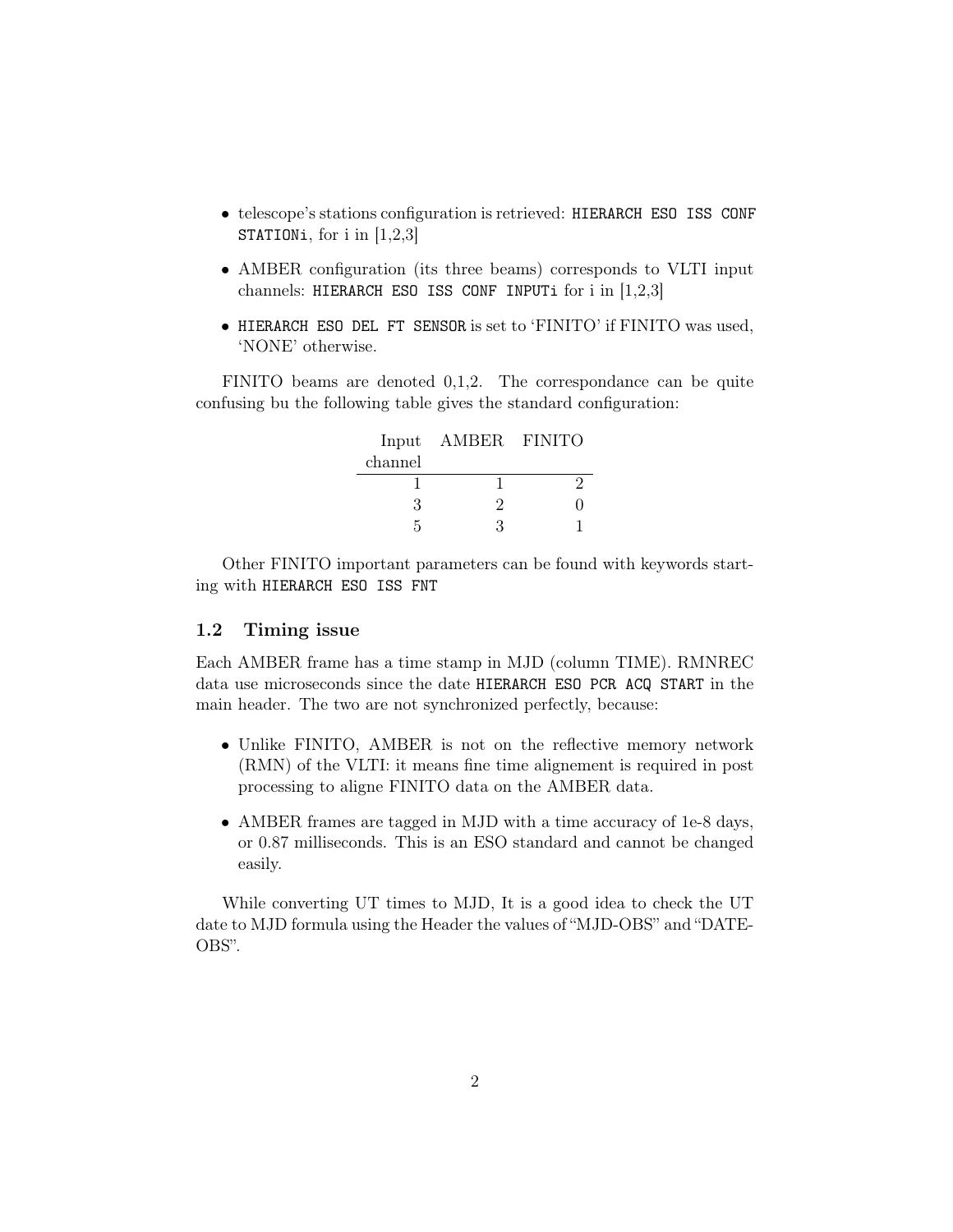# <span id="page-2-0"></span>2 OPDC1, OPDC2:

These two tables are for the channel 1 and 2 of FINITO, which corresponds to the optical combination of FNT0-FNT1 and FNT0-FNT2 respectively, that is AMBER beam2-beam3 and AMBER beam1-beam2.

- TIME: in micro seconds since "HIERARCH ESO PCR ACQ START"
- rtOffset: real time offset, pure accumulated tracking of FINITO, in meters
- fringeFlag: obsolete
- offValid: obsolete
- opdcState: state machine controller

| state        |                      |
|--------------|----------------------|
| 0            | idle                 |
| 1            | fringe search        |
| 2            | on hold              |
| 3            | group delay jump     |
| 4            | group delay tracking |
| $\mathbf{5}$ | on hold              |
| 6.           | phase jump           |
| 7            | phase tracking       |
|              |                      |

- uwrapPhase: unwrapped phase. This is actually in radians, not meters: files before April 2013 were wrongly labeled.
- fullOffset: offset between the zero OPD prediction and actual position, including instrument offset, refraction and so on. This is in meters.

During the states 2 and 5, no fringe tracking commands are sent as the controller waits for the signal-to-noise ratio to rise above a given level (known as the "close" level). In states 3 and 6, the controller decided that the offset between the target and current position is too large and needs to be corrected via a jump.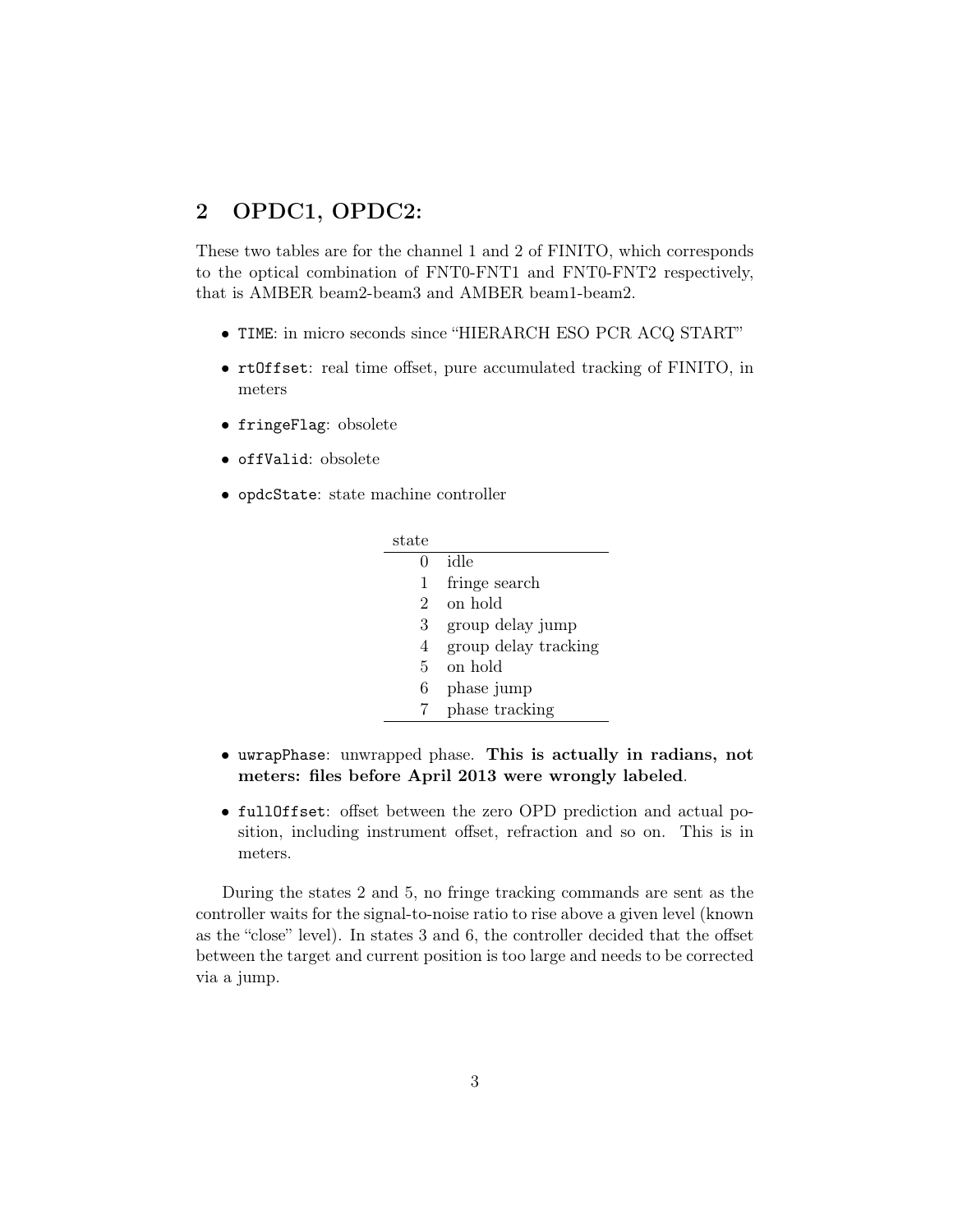# <span id="page-3-0"></span>3 FNT1, FNT2

As for the OPDC tables, these two tables are for the channel 1 and 2 of FINITO, which corresponds to the optical combination of FNT0-FNT1 and FNT0-FNT2 respectively, that is AMBER beam2-beam3 and AMBER beam1-beam2.

- TIME: in micro seconds since "HIERARCH ESO PCR ACQ START"
- Coher: group delay, in radians, not meters: files before April 2013 were wrongly labeled
- CoherFlag: Obsolete
- Phase: fringes' phase as measured by FINITO, in radians, not meters: files before April 2013 were wrongly labeled
- PhaseFlag: Obsolete
- SNR: Signal-to-noise ratio of the fringes.
- MOD: modulation in radians, not meters: files before April 2013 were wrongly labeled
- FNTX1 (resp. 2 for FNT2), FNTX0: photometric channels for 1 (2) and 0 (raw data, in ADU)
- FNTX1A (resp. 2 for FNT2), FNTX1B (resp. 2 for FNT2): interferometric channels (raw data, ADU)

## References

- <span id="page-3-2"></span>[1] R. Abuter, D. Popovic, E. Pozna, J. Sahlmann, and F. Eisenhauer. The VLTI real-time reflective memory data streaming and recording system. In Society of Photo-Optical Instrumentation Engineers (SPIE) Conference Series, volume 7013 of Society of Photo-Optical Instrumentation Engineers (SPIE) Conference Series, July 2008.
- <span id="page-3-1"></span>[2] M. Gai, S. Menardi, S. Cesare, B. Bauvir, D. Bonino, L. Corcione, M. Dimmler, G. Massone, F. Reynaud, and A. Wallander. The VLTI fringe sensors: FINITO and PRIMA FSU. In W. A. Traub, editor, Soci-ety of Photo-Optical Instrumentation Engineers (SPIE) Conference Series, volume 5491 of Society of Photo-Optical Instrumentation Engineers (SPIE) Conference Series, page 528, October 2004.